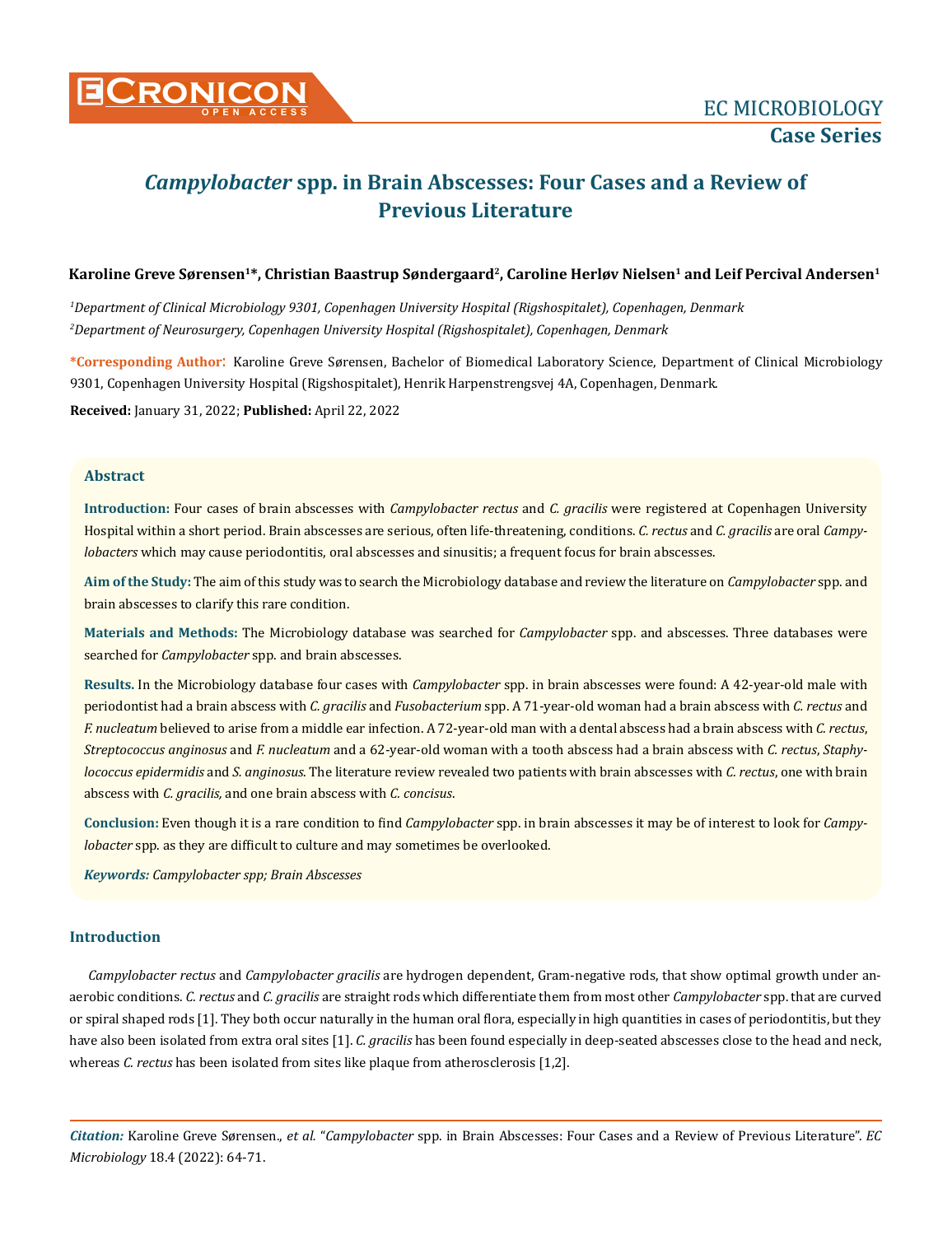In the past ten years (2011 - 2021), there has been registered four brain abscesses with *Campylobacter* spp. detected in them at Copenhagen University Hospital. *C. rectus* was detected in three of the brain abscesses and *C. gracilis* in one.

A brain abscess is an infection in the brain parenchyma [3]. This type of infection begin as cerebritis and later becomes more localized with development of necrosis and a capsule around it. Other infections like otitis media, sinusitis and tooth abscesses are often predisposing to the development of a brain abscess. It is proposed that these infections spread to the brain via the blood [3]. Brain abscesses are rare with a general incidence of 1,3 pr. 100.000 people per a year. Though, this type of infection is rare, it is life threatening and can cause symptoms like aphasia, loss of muscle control and local paralysis [3]

#### **Case Reports**

#### **Patient case 1**

A previously healthy 42-year-old man was hospitalized following a generalized seizure with a slight fever. Computed tomography (CT) and magnetic resonance imaging (MRI) demonstrated two adjacent round contrast-enhancing tumors in the left frontal lobe with severe perifocal edema. After treatment with anti-epileptic drugs, the patient was asymptomatic. A sub-acutely performed CT-guided stereotactic puncture extricated a few milliliters of pus. Cultures of the pus did not show bacterial growth, however subsequent 16S rRNA PCR amplification test revealed *Campylobacter gracilis* and *Fusobacterium* species. Initial antibiotic treatment was intravenous meropenem, fucidic acid and metronidazole. A thorough search for a bacterial infection site was performed without certain finding of an extracranial infection focus. A thoracic CT demonstrated a minor infiltration in the lung, which diminished with the antibiotic treatment. Dental examination revealed chronic periodontitis. The patient received a total of 7 weeks of antibiotics and continued to be asymptomatic. He was able to begin work, when his antibiotic treatment was finished.



*Figure 1: A: Per-operative CT with contrast showing two enhancing abscesses in the left frontal lobe with surrounding edema. B: Contrast enhanced CT 5 days following surgery with no change in edema and abscess configuration. C: CT 7 weeks following operation with only minimal edema and minor focal contrast enhancement.*

*Citation:* Karoline Greve Sørensen., *et al.* "*Campylobacter* spp. in Brain Abscesses: Four Cases and a Review of Previous Literature". *EC Microbiology* 18.4 (2022): 64-71.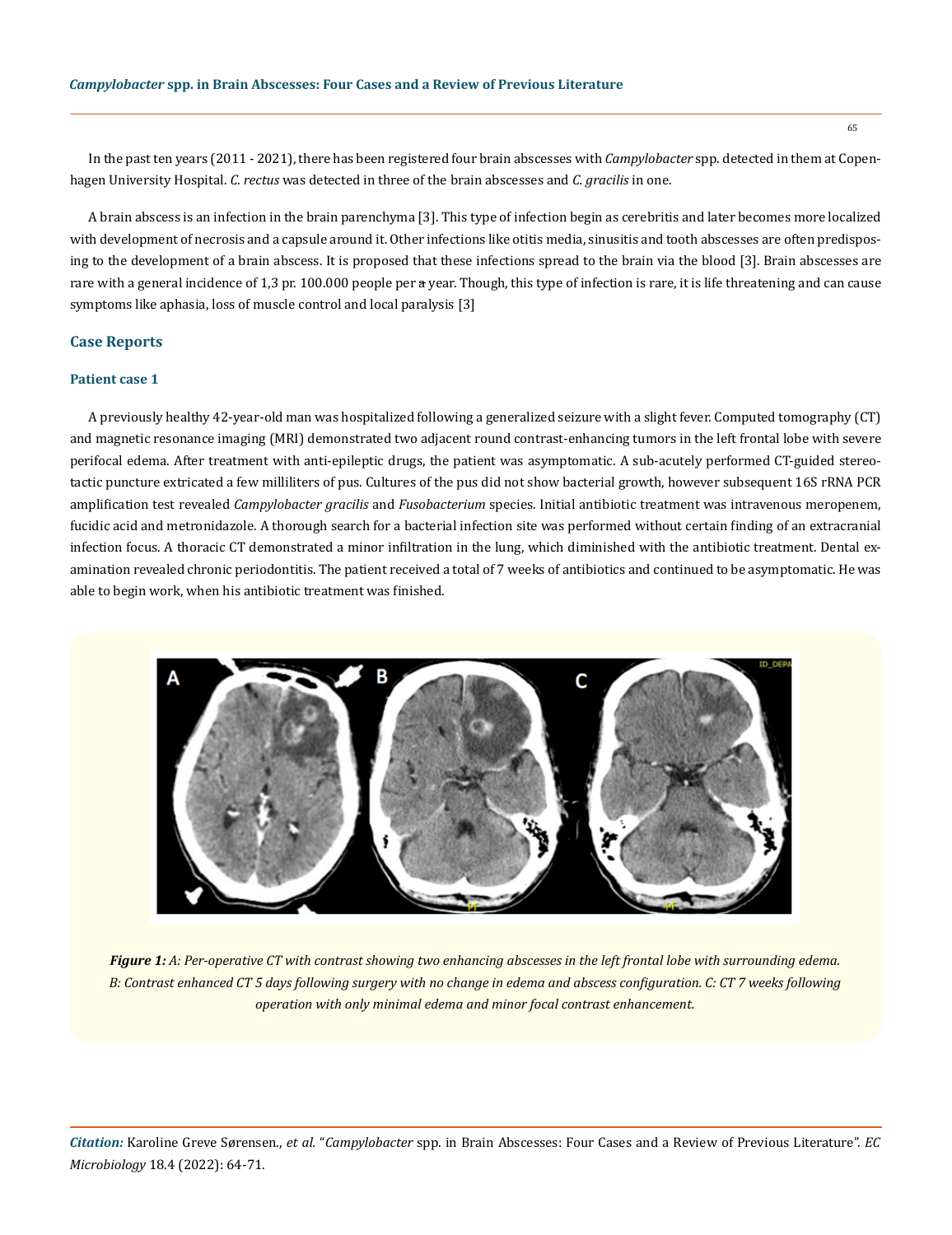#### **Patient case 2**

A 71-year-old woman, previously treated with lumpectomy for a breast adenocarcinoma, presented with several months of vomiting, intensifying headaches, left sided otalgia, and was admitted due to weight loss of 11 kilogram within a few months and excessive nausea. Upon admission the examination did not reveal any neurological deficit. CT of the cerebrum showed a tumor with perifocal edema of the left cerebellopontine angle. The patient deteriorated rapidly in consciousness after admission. An acute MRI with contrast demonstrated a multilobulated abscess in the left cerebellopontine angle originating from the left acoustic meatus and pars petrosa with compression of the brainstem, cerebellum and fourth ventricle, the latter causing supratentorial hydrocephalus. Acute surgical decompression with partial surgical drainage of the abscess and insertion of an external ventricular catheter to relieve the hydrocephalus was performed. Following surgery, the patient required continuous sedation and mechanical ventilation in a respirator. Post-operative CT revealed severe edema with critical compression of the brain stem and surgical decompressive craniectomy of the posterior fossa compartment was performed 5 days following the primary surgery. Cultures from the drained abscess revealed moderate growth of *Campylobacter rectus* and *Fusobacterium nucleatum* believed to arise from a middle ear infection. The patient was treated with intravenous meropenem and metronidazole with a good response on biochemical parameters such as CRP and leukocytes. Due to the patient's brain stem compression the patient had severe neurological deficits and required a tracheostomy and slow weaning from the respirator. MRI demonstrated regression of the abscess but also infarction and minor hemorrhage in the left side of the brainstem. The patient received a total of 9 weeks of antibiotics. At follow up, one year from admission, the patient was bedridden and had severe neurological deficits.



*Figure 2: A: Pre-operative MRI with contrast showing a large multilobulated abscess in the left cerebellopontine angle with severe compression of the left cerebellum and brain stem. There is also contrast-enhancement of the left pars petrosa and left internal acoustic meatus. B: MRI with contrast 19 days following surgery showing slight regression of the abscess and less compression of the posterior fossa. C: MRI with contrast 4 months following surgery showing almost absolved abscess and no compression of the elements in the posterior fossa.*

## **Patient case 3**

A 72-year-old man, previously diagnosed with arterial hypertension and cerebral ischemic infarct, was admitted with symptoms of aphasia and left sided weakness. CT showed a frontal tumor close to the right motor cortex. The patient had no symptoms of infection.

*Citation:* Karoline Greve Sørensen., *et al.* "*Campylobacter* spp. in Brain Abscesses: Four Cases and a Review of Previous Literature". *EC Microbiology* 18.4 (2022): 64-71.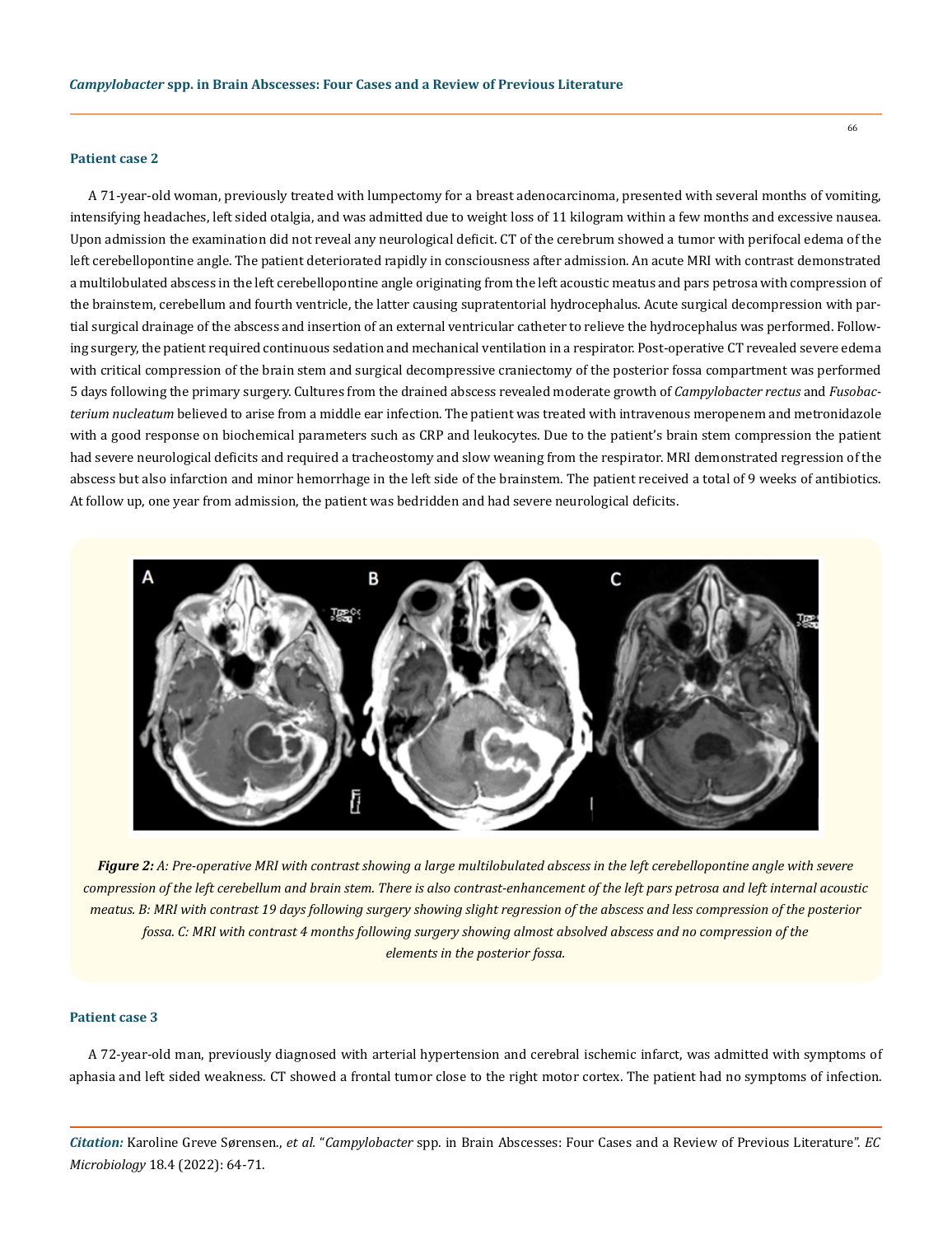However, due to rapid progression of the patients' neurological symptoms and a focal motor seizure a sub-acute MRI demonstrated growth of the tumor and differential weighted images indicated the tumor represented an abscess. The patient was acutely transferred to our neurosurgical unit and a burr hole and ultrasound guided puncture with drainage of 12 milliliters of pus was performed. Cultures from the pus had plentiful growth of *Campylobacter rectus*, *Streptococcus anginosus*, and *Fusobacterium nucleatum*, all sensitive to penicillin. The initial treatment of meropenem and ciprofloxacin along with metronidazole was changed to intravenous penicillin and metronidazole. Metronidazole was later discontinued due to side effects. The patient was suffering from aphasia and complete hemiparalysis of the left side, which slowly improved in the course of several weeks of antibiotics. The infection origin was determined to be a dental abscess and the patient had several teeth extracted and the infection site surgically debrided. However, after approximately 6 weeks of treatment the patient deteriorated neurologically, and a new MRI showed rupture of the frontal abscess into the right lateral ventricle and ventriculitis. An external ventricular drain was placed, and treatment was changed to intravenous meropenem, moxifloxacin, and metronidazole and intrathecal vancomycin. Cerebrospinal fluid cell count showed mild pleocytosis, however several cultures did not establish any bacterial growth. The patient slowly improved. Following a total of 12 weeks of antibiotic treatment the patient was discharged. The patient had a light left sided paresis and moved into a nursing home.



*Figure 3: A: Sagittal MRI with contrast showing abscess in the frontal lobe two days following surgical drainage. B: Sagittal MRI with contrast 6 weeks after start of treatment showing abscess rupture into the ventricle and contrast enhancing ependyma indicating ventriculitis. C: Sagittal MRI with contrast showing almost absolved abscess after 12 weeks of treatment.*

#### **Patient case 4**

A previously healthy 62-year-old woman was hospitalized following a week of fever and swelling of the right face and temporal region. Intravenous antibiotics was administered on suspicion of erysipelas. The patient sub-acutely developed a complete hemiparalysis and an acute CT and MRI showed subcutaneous abscess in the right temporal region with pathological signals along the underlying leptomeninges and minor subdural empyema. An acute craniectomy of the right temporal bone exposed an epi- and subdural empyema. Cultures from the subdural pus revealed a bacterial infection with *Campylobacter rectus*, *Staphylococcus epidermidis* and *Streptococcus anginosus*.

The infection originated from a tooth abscess and the patient subsequently had 5 teeth extracted. The patient was treated with intravenous penicillin, metronidazole, vancomycin, and azithromycin. Additional puncture of the empyema was performed 11 days after the initial operation. Due to renal dysfunction, the penicillin and vancomycin was discontinued, and treatment instead consisted of ceftriaxone and metronidazole. The patient's neurological deficits subsided along with a total of 6 weeks of antibiotics.

*Citation:* Karoline Greve Sørensen., *et al.* "*Campylobacter* spp. in Brain Abscesses: Four Cases and a Review of Previous Literature". *EC Microbiology* 18.4 (2022): 64-71.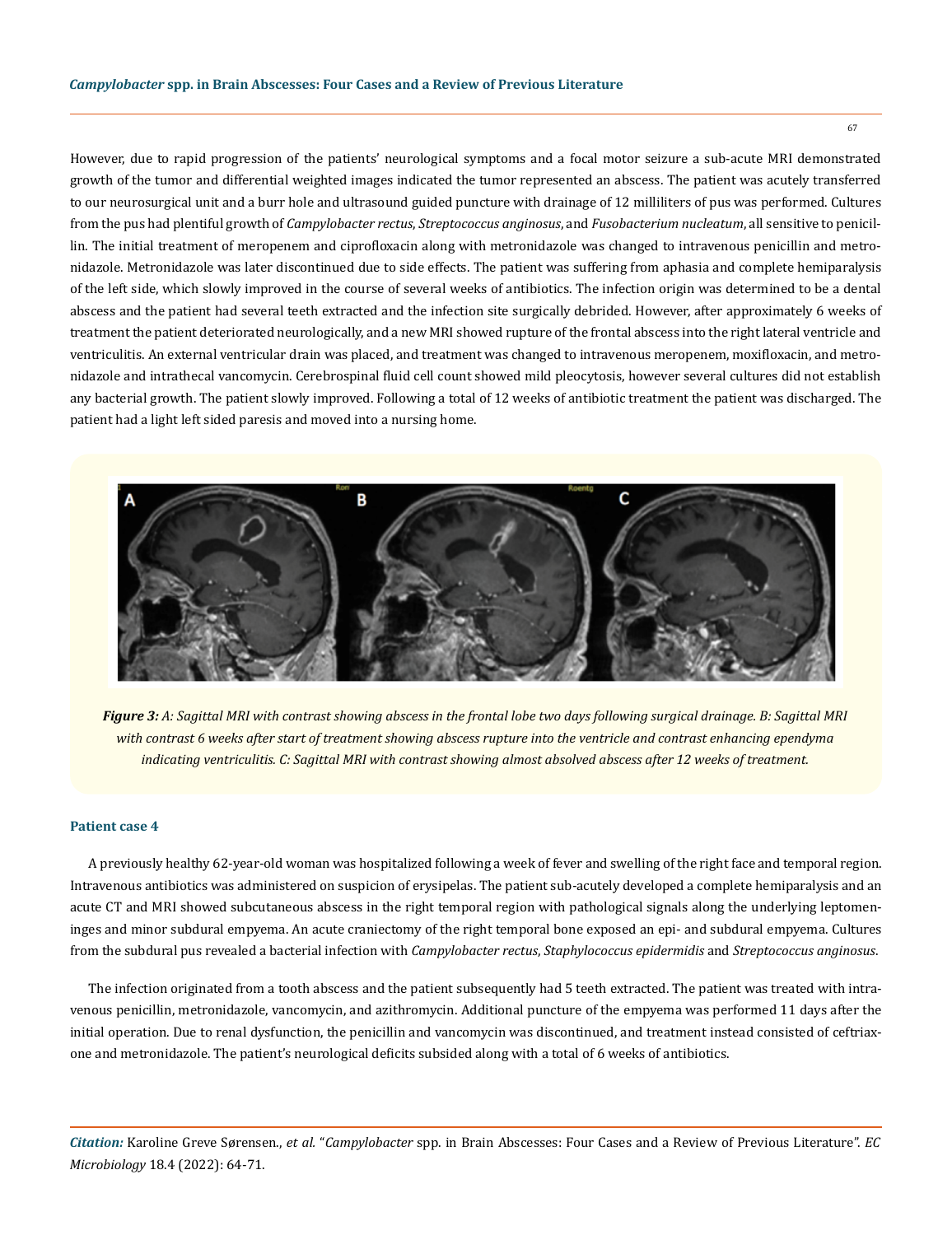| Case         | <b>Sex</b> | Age  | <b>Symptoms</b>        | <b>Focus</b>               | <b>Bacteria</b> | <b>Antibiotics</b> | <b>Outcome</b> |
|--------------|------------|------|------------------------|----------------------------|-----------------|--------------------|----------------|
|              |            |      |                        |                            |                 |                    |                |
| $\mathbf{1}$ |            | 42 y |                        | Chronic peri-<br>odontitis |                 | Meropenem          |                |
|              | Male       |      | Seizure                |                            | C. gracilis     |                    |                |
|              |            |      | Fever                  |                            | Fusobacterium   | Metronidazole      | Full recovery  |
|              |            |      |                        |                            |                 |                    |                |
|              |            |      |                        |                            |                 | Fucidic acid       |                |
| 2            | Female     | 71 y | Vomiting               | Middle ear<br>infection    |                 |                    | Bedridden with |
|              |            |      | Headache               |                            | C. rectus       | Meropenem          | severe neuro-  |
|              |            |      |                        |                            | F. nucleatum    |                    | logical        |
|              |            |      |                        |                            |                 | Metronidazole      |                |
|              |            |      | Weight loss            |                            |                 |                    | deficits       |
| 3            | Male       | 72 y | Aphasia                | Dental abscess             | C. rectus       | Meropenem          |                |
|              |            |      |                        |                            | F. nucleatum    |                    |                |
|              |            |      | Left sided<br>weakness |                            |                 | Metronidazole      | Hemiparesis    |
|              |            |      |                        |                            |                 |                    |                |
|              |            |      |                        |                            | S. anginosa     | Ciprofloxacin      |                |
| 4            | Female     | 62 y | Fever<br>Swelling face | Dental abscess             |                 | Penicillin         |                |
|              |            |      |                        |                            | C. rectus       |                    |                |
|              |            |      |                        |                            |                 | Metronidazole      |                |
|              |            |      |                        |                            | S anginosa      |                    | Full recovery  |
|              |            |      |                        |                            |                 | Vancomycin         |                |
|              |            |      |                        |                            | S. epidermidis  |                    |                |
|              |            |      |                        |                            |                 | Azithromycin       |                |

68

*Table 1: Summary of the four cases.*

## **Materials and Methods**

## **The microbiology database**

The microbiological database includes all samples investigated in the microbiology department since 2001.We reviewed all cases of Campylobacter species occurring in abscesses.

## **Literature search**

We systematically searched Pubmed, Mendeley and PMC. Different search strings were used including "brain abscesses and *Campylobacter rectus*", "brain abscesses and *Campylobacter gracilis*" and "brain abscesses and *Campylobacter ureolyticus*"*.* These strings were chosen to identify studies, which illuminate a possible association between brain abscesses and *Campylobacter* spp.

| <b>Database</b> | <b>Search string</b>                          | <b>Hits</b>  | <b>Relevant hits</b> | <b>Studies</b>         |
|-----------------|-----------------------------------------------|--------------|----------------------|------------------------|
| Pubmed          | Brain abscesses and Campylobacter rectus      | 2            | 2                    | Martiny., et al. [5]   |
|                 |                                               |              |                      | De Vries., et al. [10] |
|                 | Brain abscesses and Campylobacter gracilis    | $\mathbf{1}$ | $\mathbf{1}$         | De Vries., et al. [10] |
|                 | Brain abscesses and Campylobacter ureolyticus | $\theta$     | $\theta$             |                        |
| Mendeley        | Brain abscesses and Campylobacter rectus      | 6            | 2                    | Martiny., et al. [5]   |
|                 |                                               |              |                      | De Vries., et al. [10] |
|                 | Brain abscesses and Campylobacter gracilis    | 3            | $\mathbf{1}$         | De Vries., et al. [10] |
|                 | Brain abscesses and Campylobacter rectus      | $\Omega$     | $\theta$             |                        |
| <b>PMC</b>      | Brain abscesses and Campylobacter rectus      | 100          | 5                    | Martiny., et al. [5]   |
|                 |                                               |              |                      | Marrie., et al. [6]    |
|                 |                                               |              |                      | Lam., et al. [9]       |
|                 |                                               |              |                      | Leo., et al. $[11]$    |
|                 |                                               |              |                      | 0ka., et al. [12]      |
|                 | Brain abscesses and Campylobacter gracilis    | 50           | 2                    | Marrie., et al. [6]    |
|                 |                                               |              |                      | Lam., et al. [9]       |
|                 | Brain abscesses and Campylobacter ureolyticus | 29           | $\mathbf{0}$         |                        |

*Table 2: The systematic search in following databases: PubMed, Mendeley and PMC.*

*Citation:* Karoline Greve Sørensen., *et al.* "*Campylobacter* spp. in Brain Abscesses: Four Cases and a Review of Previous Literature". *EC Microbiology* 18.4 (2022): 64-71.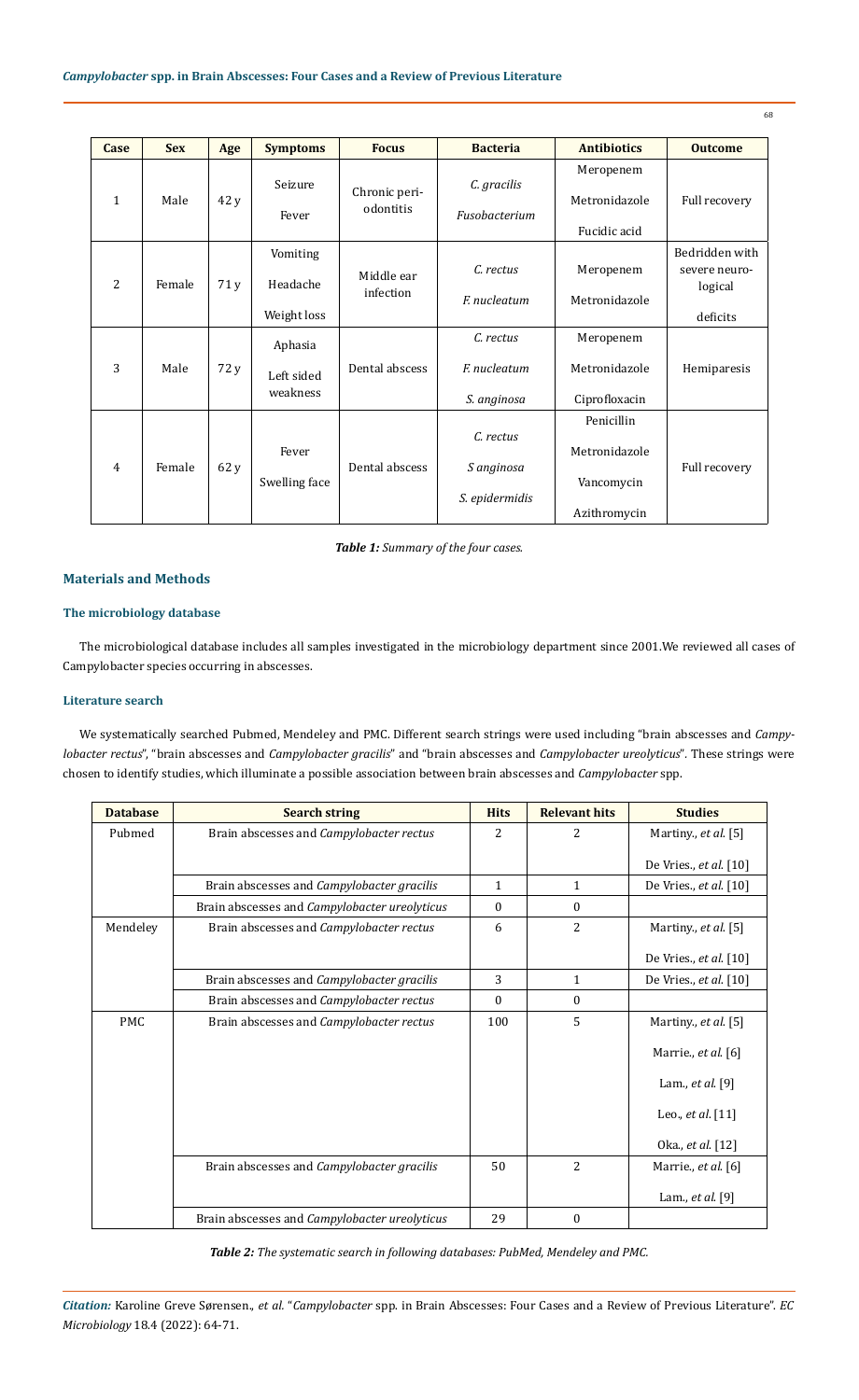It is specified how many hits every search has given and how many of these hits, which were relevant to review.

For "brain abscesses and *Campylobacter rectus*" 2 hits were found in Pubmed, both were relevant, 6 hits were found in Mendeley, 2 of them were relevant, and 100 hits were found in PMC, 5 of them were relevant. For "brain abscesses and *Campylobacter gracilis*" 1 hit were found in PubMed and this was relevant, 3 hits were found in Mendeley and one of these was relevant and 50 hits were found in PMC were 5 of these were relevant. For "brain abscesses and *Campylobacter ureolyticus*" 0 hits were found in PubMed, 0 hits were found in Mendeley, and 29 hits were found in PMC, however none of them were relevant. This variation illustrates that these 3 databases differentiate from each other because of the different number of hits and the relevant number of studies. These 3 different search strings in the different databases were chosen for a wider selection in a specified search.

## **Results**

## **Literature search**

Table 3 summarizes the cases identified in our literature search. Four different *Campylobacter* spp. have been found in the studies, where *C. rectus* related to brain abscesses is the most occurring. Further other species such as *F. nucleatum* and *Eubacterium* spp. and others have been found in some of the studies. The mentioned *Campylobacter* spp. (*C. rectus, C. gracilis and C. concisus*) are typically found in the oral cavity.

| Year | <b>Author</b>        | Gender/<br>age | <b>Material</b>           | <b>Found A</b>          | <b>Found B</b>      | <b>Found C</b>     | <b>Risk</b>                    |
|------|----------------------|----------------|---------------------------|-------------------------|---------------------|--------------------|--------------------------------|
| 2017 | Martiny.,<br>et al.  | Male/66        | Brain abscess             | C. rectus               |                     |                    | Periodontitis<br>Tooth abscess |
| 2008 | De Vries.,<br>et al. | Fe-<br>male/35 | Brain abscess             | C. gracilis             | S. constellatus     | Anaerobic<br>cooks | Otitis media                   |
|      |                      | Male/65        | Brain abscess             | C. concisus             |                     |                    | Maxillary sinus<br>cancer      |
|      |                      | Male/24        | Spine                     | C. rectus               | Eubacterium<br>spp. | Actinomyces        |                                |
|      |                      | Fe-<br>male/74 | Abscess behind<br>the eye | C. Showae               | Micromonas          |                    |                                |
| 2011 | Lam., et al.         | Fe-<br>male/41 | Intracranial<br>aneurism  | C. rectus               |                     |                    |                                |
| 2014 | Leo., et al.         | Male/55        | Sinus throm-<br>bosis     | C. rectus               |                     |                    | Tooth extraction               |
| 2018 | Oka., et al.         | Fe-<br>male/70 | Sinus throm-<br>bosis     | F. nucleatum            | C. rectus           |                    | Tooth extraction               |
| 1990 | Marrie., et<br>al.   | Fe-<br>male/62 | Brain abscess             | W. recta (C.<br>rectus) | S. intermedius      |                    |                                |

*Table 3: Results from literature search of brain abscesses with C. rectus, C. gracilis and C. ureolyticus. Text marked in bold and underlined fond marks studies containing cases of C. rectus in brain abscesses.*

*Citation:* Karoline Greve Sørensen., *et al.* "*Campylobacter* spp. in Brain Abscesses: Four Cases and a Review of Previous Literature". *EC Microbiology* 18.4 (2022): 64-71.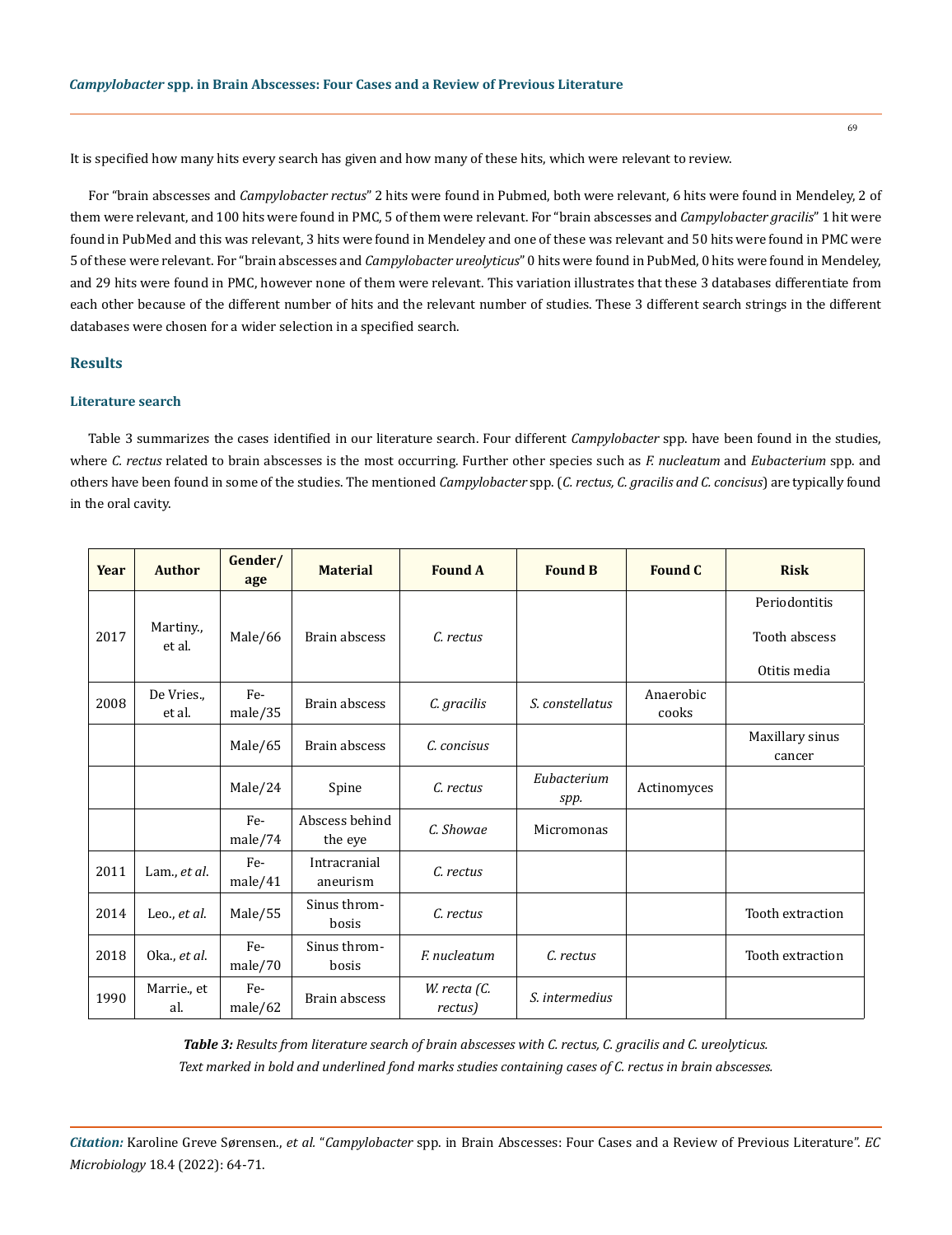#### **The microbiology database**

*Campylobacter* spp. in abscesses at Copenhagen University Hospital (Rigshospitalet) since 2001. As seen in table 4 *Campylobacter* spp. are found in several different kinds of abscesses and several *Campylobacter* spp. are represented.

| <b>Material</b>    | <b>Department</b> | <b>Year</b> | <b>Found A</b>     | <b>Found B</b> | Found C      |
|--------------------|-------------------|-------------|--------------------|----------------|--------------|
| Brain abscess      | Neurosurgery      | 2012        | C. gracilis        | Fusobact.      |              |
| Brain abscess      | Neurosurgery      | 2011        | C. rectus          | Fusobact.      | S. anginosus |
| Brain abscess      | Neurosurgery      | 2020        | C. rectus          | Fusobact.      |              |
| Dura abscess       | Neurosurgery      | 2021        | C. rectus          |                |              |
| Brain abscess      | Other hospital    | 2020        | C. rectus          |                |              |
| Abscess behind ear | <b>ENT</b>        | 2020        | C. ureolyticus     |                | Skin flora   |
| Abscess on neck    | <b>ENT</b>        | 2020        | C. rectus          |                |              |
| Thyreodea abscess  | <b>ICU</b>        | 2018        | C. rectus          |                | A. meyeri    |
| Abscess            | Dental            | 2010        | C. gracilis        | Fusobact.      |              |
| Abscess            | Gynecologi        | 2015        | Campylobacter spp. |                |              |

*Table 4: Results from the hospital's microbiology database when searched of abscesses and Campylobacter spp.*

Interesting is the great proportion of brain abscesses with *Campylobacter* species and therefore this report concentrates on this type of abscesses.

#### **Discussion and Conclusion**

Several abscesses with *Campylobacter* spp., mainly *C. rectus,* were found within a short period of time. When looking into the microbiology database, four brain abscesses were found, which is the same number as described in the literature. This was a surprisingly high number.

*C. rectus* and *C. gracilis* are part of the oral microbiome, like *Fusobacterium* spp., which indicate that the brain abscesses may have an oral or an upper airway focus. This is in accordance with our findings, in which two patients have oral abscesses, one had periodontitis and one had a focus in the middle ear. A similar case was described by Martiny., *et al*. where the patient was previously diagnosed with a tooth abscess, periodontitis and otitis media [4]. Martiny., *et al*. proposed that these prior infections lead to spreading to the brain, causing the brain abscess [4]. Likewise was one case described by De Vries., *et al*. about a patient with a history of cancer in the maxillary sinus and later complications [5]. The study suggests that the brain abscess developed secondary to these complications [5].

The patients in our cases present a great variety of symptoms, often without any systemic signs of infection and brain abscess was not always obvious. *Campylobacter* spp. was often found together with *Fusobacterium* spp., and it could be a coincidence because they are both part of the oral microbiome or they may have a synergistic effect potentiating the pathogenesis of the infection. Most of the patients were treated with meropenem and metronidazole for 6 to 12 weeks. The two younger patients recovered completely, whereas the two elder patients continued to have chronic hemiparesis or neurological deficits.

Despite of the symptoms a brain abscess may always be suspected especially if there is a dental abscess, periodontitis, middle ear infection or sinusitis. When confirmed the brain abscess should have a broad antibiotic treatment for several months.

*Citation:* Karoline Greve Sørensen., *et al.* "*Campylobacter* spp. in Brain Abscesses: Four Cases and a Review of Previous Literature". *EC Microbiology* 18.4 (2022): 64-71.